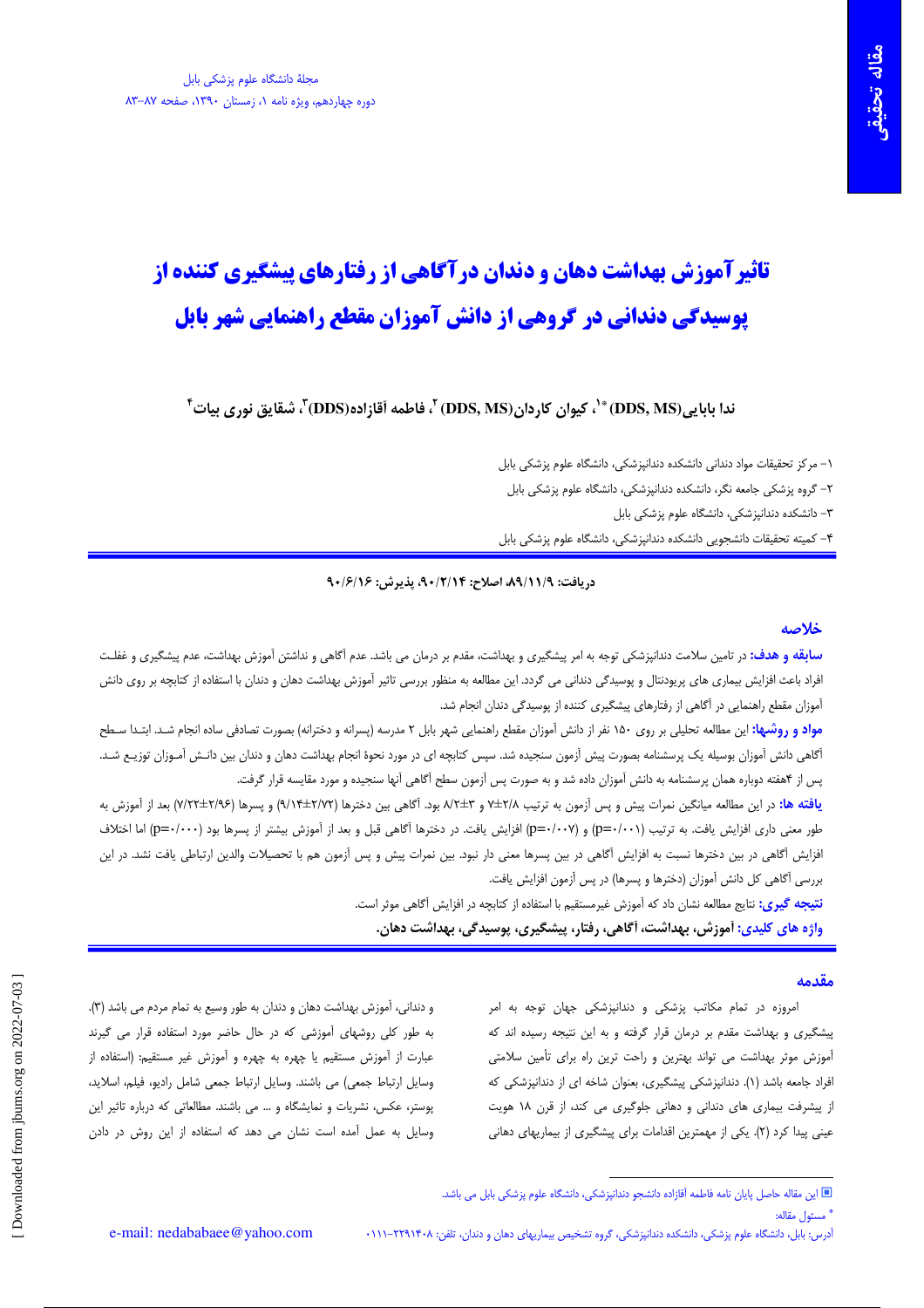اطلاعات به مردم و آگاه كردن آنان بسيار موثر است (۴). امروزه، آموزش بهداشت در همه جا صورت می گیرد، ولی مدارس، اجتماعات، محلهای کار، مراکز مراقبتهای درمانی برای آموزش بهداشت اهمیت بیشتری دارند. آموزش بهداشت در مدارس، شامل کلاس درس، کار آموزی معلمان و تغییراتی در محیط مدرسه است که رفتارهای بهداشتی را پشتیبانی می کند (۵). مدارس عموماً بعنوان مطمئن ترین محل برای آموزش بهداشت به کودکان در جامعه به شمار می روند. بنابراین در مرحله اول ملاقات با مسئوول بهداشت مدرسه و سپس مدیریت و معلمان مدرسه مفيد خواهد بود. مربيان بهداشت مدارس نسبت به كودكانى كه با درد دندان به مدرسه می آیند، مسئوول هستند. آنها بیشتر از سایر پرسنل مدرسه درک می کنند که مشکلات ناشی از دندان خراب به علت بهداشت ضعیف دهان است (۶و۶). در مطالعه Raj و همکارانش در هندوستان که میزان اطلاعات معلمان مدارس در ارتباط با رفتارهای پیشگیری کننده سلامت دهان و سپس انتقال أن به دانشآموزان بررسى شد، معلمان مؤنث سطح اطلاعات بيشترى داشته و در معلمان گروه سنی ۶۰-۳۰ سال هم میزان این اطلاعات بیشتر از ۳۰-٢٢ بوده و انتقال اطلاعات به دانش آموزان هم بيشتر صورت گرفته است (٨). در مطالعه Dhat و همکارانش که میزان آگاهی از رفتارهای پیشگیری کننده سلامت دهان در ۱۰۰۰ بیمار مراجعه کننده به دانشکده دندانپزشکی مورد ارزیابی قرار گرفت، ۴۶٪ آنها تلویزیون و رسانه جمعی و ۲۴٪ دندانیزشکان را به عنوان منبع اصلی انتقال اطلاعات پیشگیری کننده به عموم مردم دانستند و ۳۰٪ از آنها از روشهای مطلوب پیشگیری از پوسیدگی دندان و بیماریهای لثه بی اطلاع بودند (۹). Worthington و همكارانش در مطالعه خود به اين نتيجه رسيدند که بچه های آموزش دیده میزان پلاک کمتری داشته و معلومات آنها درباره مسواکها و قرص های آشکار کننده و پلاک (disclosing) از بچه های گروه کنترل بیشتر بود (١٠). Rong و همکارانش هم در ارزیابی ٢ ساله آموزش سلامت دهانی و برنامه پیشگیری از پوسیدگی در مهد کودک های چین بر روی ٬۳۱ بچه سه ساله به این نتیجه رسیدند که این برنامه، عادتهای خوب دهانی را در بچه ها ایجاد کرده و معلومات سلامت دهانی والدین این بچه ها نسبت به والدين بچه هاى كنترل افزايش يافت .همچنين اين برنامه توانست پيشرفت پوسیدگی دندانی جدید را در بچه های پیش مدرسه ای کاهش دهد (١١). در مطالعه Mayer و همكارانش بر روى ١٨۶ دانش آموز برزيلي با سنين ١۶-١٣ ساله که به ۳ گروه به طور تصادفی تقسیم شدند. یکسری دستور العملهای بهداشتی جامع و نیمه جامع به ۲ گروه داده شد و نتایج نشان داد که تفاوت آماری معنی داری بین ۲ گروه با گروه کنترل وجود دارد (۱۲). در مطالعه Khosravi و همکارانش، میانگین نمره آگاهی و نگرش به طور معنی داری در افراد مجرد بیش از افراد متاهل و در افراد تحصیل کرده بیش از افراد با تحصیلات پایین و در گروه سنی پایین بیش از افرد با گروه سنی بالاتر بود و میانگین نمره عملکرد هم به طور معنی داری در افراد مونث بیش از مذکر و در افراد تحصیل کرده و سنین پایین بیش از افراد کم سواد و سنین بالا بود (١٣). نتایج مطالعه Zhu و همکارانش در چین نشان داد که محل زندگی افراد هم در میزان انتقال اطلاعات پیشگیری کننده اثر داشته به گونهای که سطح اطلاعات افراد روستایی پایین تر از مناطق شهر نشین بود (١۴). این مطالعه به منظور بررسی تاثیر آموزش بهداشت دهان و دندان با استفاده از آموزش غیر مستقیم از طریق کتابچه بر روی دانش آموزان مقطع راهنمایی در رفتارهای پیشگیری کننده از پوسیدگی دندان انجام شد.

## مواد و روشتها

این مطالعه تحلیلی بر روی ۱۵۰ نفر از دانش آموزان مقطع راهنمایی شهر بابل انجام شد. مدرسه پسرانه و دخترانه به صورت تصادفی ساده، از هر مدرسه به تعداد ۷۵ نفر از هر کلاس ۳۰٪ دانش آموزان انتخاب شدند. این مدارس با راهنمایی رئیس آموزش و پرورش شهر بابل بعنوان ٢ تا از مدارس دخترانه و پسرانه شهر كه از همه طبقات اجتماعى (طبقات پايين و طبقات بالا) در آن تحصیل می کردند انتخاب شدند. ابتدا سطح آگاهی دانش آموزان به وسیله پرسشنامه بصورت پیش آزمون سنجیده شد. سپس کتابچه ای در مورد نحوه انجام بهداشت دهان و دندان و رفتارهای پیشگیری کننده از پوسیدگی دندانی بین دانش آموزان هر ۲ مدرسه توزیع شد و پس از ۴ هفته مجددا سطح آگاهی دانش آموزان بصورت پس آزمون بوسیله همان پرسشنامه سنجیده شد. پرسش های این پرسشنامه بر مبنای پرسش های سایر پژوهش ها و نظرات افراد متخصص تهیه و تنظیم شدند. روایی صوری و محتوایی (face and content validity) مورد تأیید چند نفر از متخصصین و کارشناسان قرار گرفت و پایایی آن با اجرای پایلوت در بین ۲۰ نفر از دانش آموزان با استفاده از ضریب آلفا کرونباخ (x:0.81-0.87 Cronbach) محاسبه گردید. دراین پرسشنامه که تعداد ٢٠ سوال چهار گزینه ای مطرح شد. هر سوال یک نمره داشت. پاسخ گزینه نمی دانم صفر ، گزینه درست ۱ نمره، و گزینه غلط یک سوم نمره منفی داشت که حداکثر نمره ۲۰ و حداقل نمره ۶/۶- بود.

در نمرات آگاهی هم، کمتر از ۵ (کم اطلاع)، ۱۰–۵ (ضعیف)، ۱۵–۱۰ (متوسط)، ٢٠-١۵ (مطلوب) در نظر گرفته شد.

سپس با استفاده از آزمون های T. Test و paired T. Test و ضریب همبستگی اسپیرمن نمرات آگاهی قبل و بعد از آموزش مورد تجزیه و تحلیل قرار گرفت و p<٠/٠۵ معنی دار در نظر گرفته شد.

#### يافته ها

در این مطالعه حداکثر و حداقل نمرات پیش آزمون به ترتیب ۱۴/۷ و ۱ بود. حداکثر و حداقل نمرات پس آزمون به ترتیب ۱۶/۴ و ۲ و میانگین و انحراف معیار پیش آزمون و پس آزمون به ترتیب ۷⁄±۲/۸ و ۳/۲\*±۹/۲ بود. که میانگین نمرات آنها در پس آزمون افزایش داشته است (p=۰/۰۰۱) و این افزایش معنی دار می باشد.

در دخترها آگاهی قبل و بعد از آموزش بیشتر از پسرها بود (p=٠/٠٠١) اما اختلاف افزایش آگاهی پس آزمون در دخترها نسبت به پسرها معنی دار نبود (p=٠/٨٣۵). آگاهی در دخترها در پس آزمون افزایش یافت اختلاف میانگین پیش یا پس آزمون در دخترها (۱/۱۰±۳/۶۳) شد و این افزایش معنی دار بود (p=٠/٠١). آگاهی در پسرها هم افزایش یافت اختلاف میانگین پیش یا پس آزمون در پسرها (۱/۲۳±۳/۸۷) شد و این افزایش هم معنی دار بود (p=۰/۰۰۷) (جدول ١). از نظر توزيع تحصيلات والدين در مادرها سطح تحصيلات بي سواد ۲۱۶٪، زیر دیپلم ۳۴٪، دیپلم و فوق دیپلم ۳۸٪، لیسانس و فوق لیسانس۲۲٪ و دکترا و بالاتر۱/۳٪ و در پدرها سطح تحصیلات بی سواد ۴٪، زیر دیپلم۲۰٪، دیپلم و فوق دیپلم ۳۳٪، لیسانس و فوق لیسانس ۳۸٪، و دکترا و بالاتر ۴/۸٪ بود.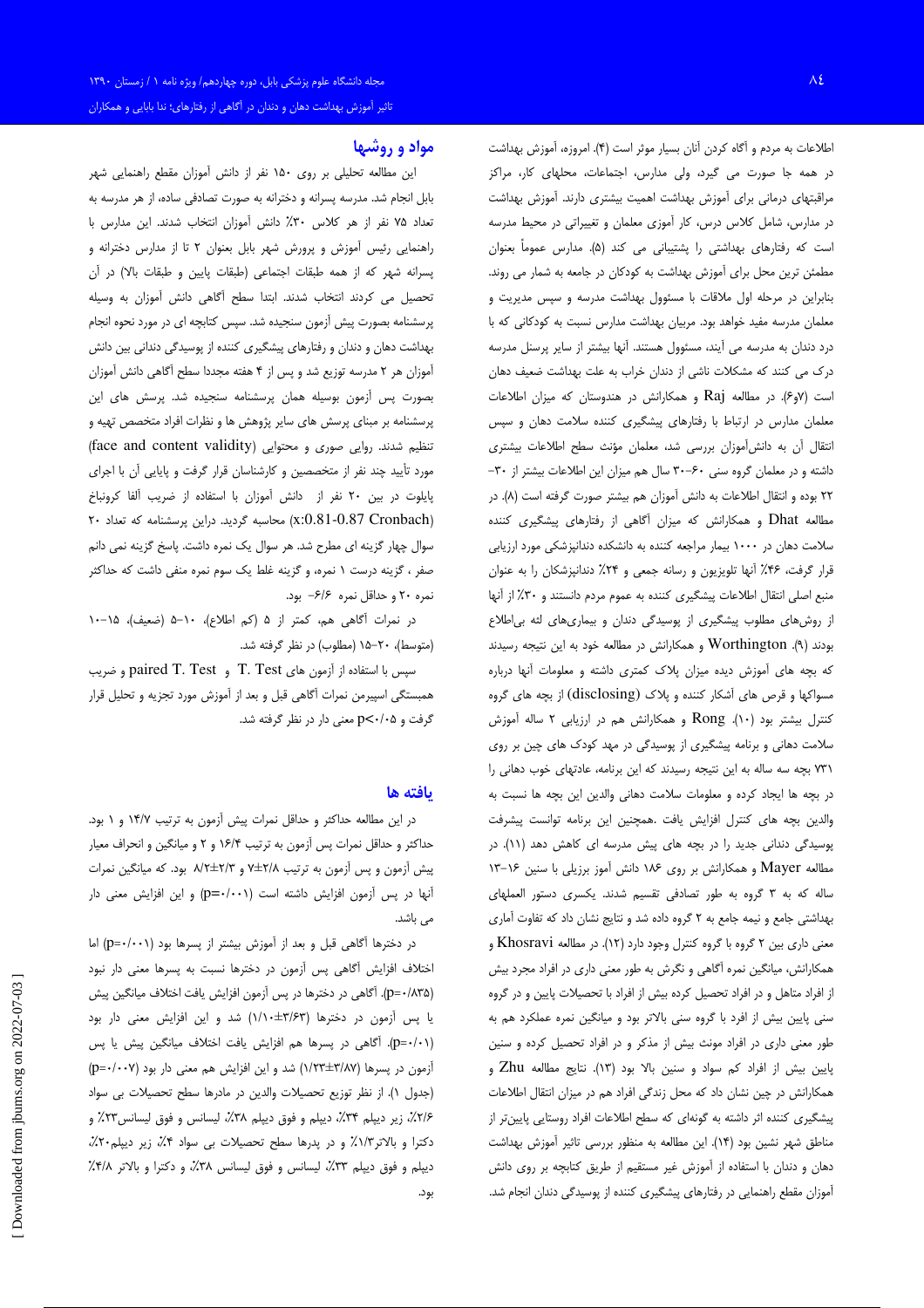جدول ۱. مقایسه میانگین بررسی أگاهی نمرات پیش و پس أزمون و اختلاف أنها در دانش أموزان مقطع راهنمايي شهر بابل به تفکیک جنس

| p-value            | <b>Mean</b> ±SD                  | تعداد نمونه | جنس                    |
|--------------------|----------------------------------|-------------|------------------------|
|                    |                                  |             | امتياز پيش أزمون       |
| $\cdot/\cdot\cdot$ | $\Delta$ /99± $\tau$ /۳۷         | ٧۵          | پسر                    |
|                    | $\lambda/\cdot$ ۴ $\pm$ ۲/۷۶     | ٧۵          | دختر                   |
|                    |                                  |             | امتياز پس أزمون        |
| $\cdot/\cdot\cdot$ | $Y/Y^{\pm Y}$                    | ٧۵          | پسر                    |
|                    | $9/15\pm7/77$                    | ۷۵          | دختر                   |
|                    |                                  |             | اختلاف امتياز دو أزمون |
| .78                | $\frac{1}{\sqrt{1-\frac{1}{2}}}$ | ۷۵          | پسر                    |
|                    | $1/\sqrt{t}$                     | ۷۵          | دختر                   |

## بحث و نتیجه گیری

در این مطالعه میانگین و انحراف معیار نمرات پیش و پس آزمون به ترتیب ۷/x±۲/۸ و ۲/۳±۸ بود که براساس تقسیم بندی به عمل آمده نمرات پیش آزمون در رده ضعیف و نمرات پس آزمون در رده متوسط قرار می گیرند و براساس حداكثر نمره قابل اكتساب نمرات پس آزمون و آگاهی دانش آموزان بعد از آموزش افزایش یافت و این افزایش معنی دار بود.

در بررسی رابطه جنس با میزان آگاهی دانش آموزان و نمرات پیش و پس آزمون، دخترها آگاهی بیشتری هم در پیش آزمون و هم در پس آزمون داشتند که این می تواند به دلیل فرهنگ جامعه ما که دخترها بیشتر در خانه بوده و در ارتباط بیشتر با رسانه ها می باشند و همچنین با توجه به سن بلوغ آنها که زودتر می باشد و حساسیت و دقت خاصی که در جواب دادن به سؤالات نشان می دادند، باشد. اما آگاهی پس آزمون هم در دخترها و هم در پسرها افزایش یافت که

اختلاف افزایش آگاهی پس آزمون در دخترها نسبت به پسرها معنی دار نبود. در مطالعه Anaise و همکاران هم که بر روی پاکیزگی دهانی و مهارت مسواک زدن انجام شد، دخترها كمى سطح بالاترى از پيشرفت را نشان دادند (١۵). در بررسی رابطه میزان تحصیلات والدین و أگاهی فرزندان از رفتارهای پیشگیری کننده از پوسیدگی دندانی و نمرات پیش و پس آزمون ارتباطی یافت نشد که می تواند به دلیل عدم آگاهی والدین از بهداشت دهان و دندان باشد همچنین بدلیل اینکه اکثر والدین تحصیلاتی در حد متوسط از دیپلم تا لیسانس داشتند و سطح دکتری و بی سواد کم بود، در مطالعه Hajiaghatabar در سال تحصیلی ۸۴–۸۳ بر روی دانش آموزان مقطع راهنمایی شهرستان بابل هم بین سطح تحصيلات والدين با آگاهي دانش آموزان ارتباط معنى دار و محسوسي وجود نداشت (۱۶). در بررسی مقایسه میزان آگاهی قبل و بعد از آموزش در نمرات پیش و پس آزمون میزان آگاهی و نمرات پس آزمون دانش آموزان افزایش یافت و این افزایش معنی دار بود. در مطالعه Worthington و همکارانش هم که تأثیر برنامه آموزش سلامت دندانی بر روی بچه های ١٠ ساله بررسی شد. آگاهی این بچه ها دربارهٔ مسواکها و قرصهای disclosing افزایش یافت (۱۰).

نتايج اين تحقيق حاكي از آن است كه آموزش در مدارس با استفاده از کتابچه بر رفتارهای پیشگیری کننده از پوسیدگی دندان و آگاهی دانش آموزان تأثیر دارد و چون این شیوه از آموزش نیاز به هزینه مالی و نیروی انسانی زیاد ندارد میتواند به عنوان مکمل برای مربیان بهداشت مدارس باشد و از این طریق می توان قشر وسیعی از جامعه را آگاهی داد و از بیماریهای دهانی و دندانی بىشگىرى كرد.

## تقدير و تشكر

بدینوسیله از زحمات آقای دکتر علی بیژنی و خانم مهرانگیز بالغی و همچنین از پرسنل محترم مدارس شرکت کننده در این طرح که در پیشبرد آن قبول زحمت نمودند، قدردانی می گردد.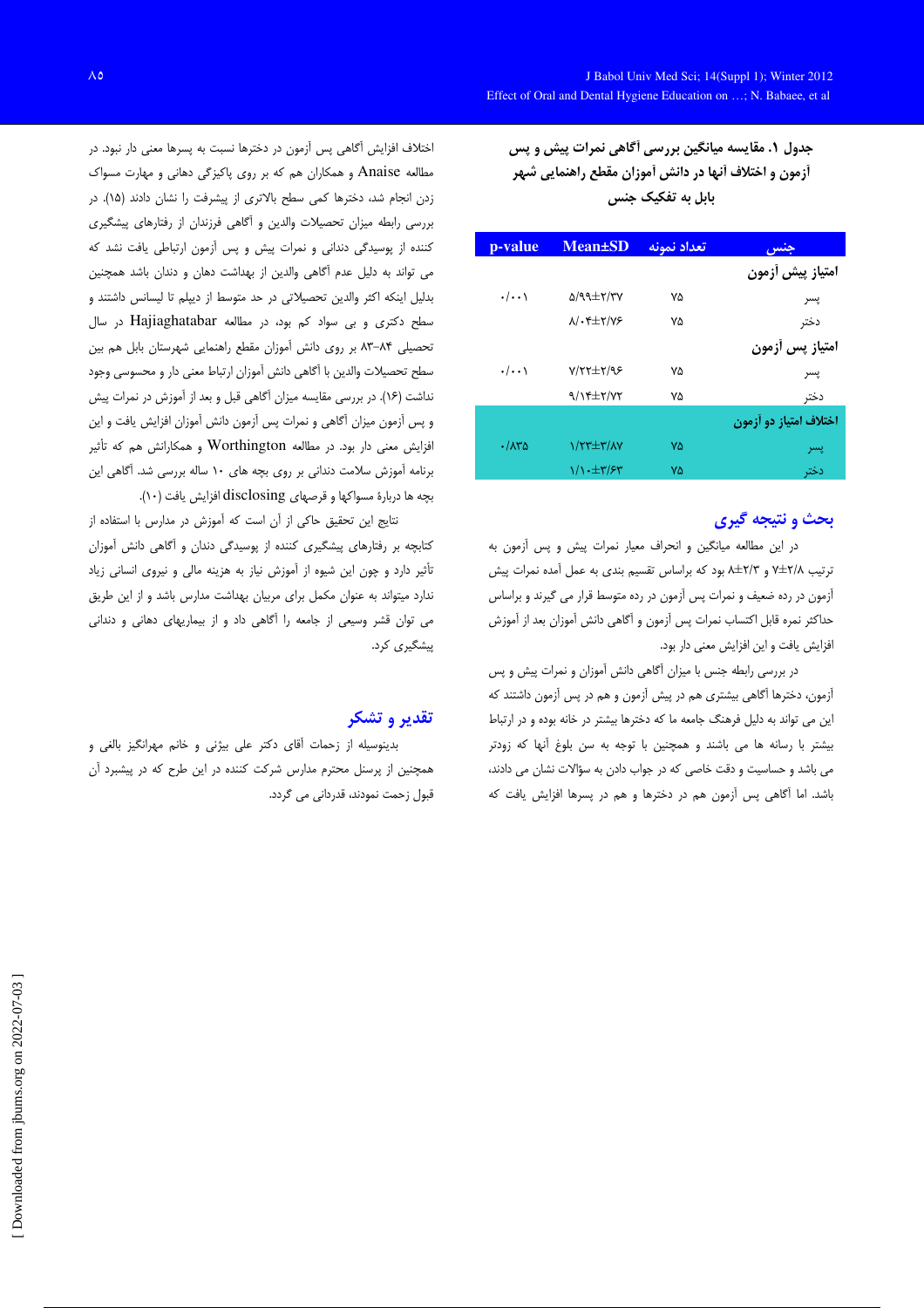# Effect of Oral and Dental Hygiene Education on the Knowledge of Caries Preventive Behaviors in the Guidance School Students

## N. Babaee (DDS, MS)  $^{1x}$ , K. Kardan (DDS, MS)  $^2$ , F. Aghazade (DDS)  $^3$ , Sh. Nooribayat $^4$

1. Dental Material Research Center, Dental School, Babol University of Medical Sciences, Babol, Iran

2. Department of Socialized Medicine, Dental School, Babol University of Medical Sciences, Babol, Iran

3. Dental School, Babol University of Medical Sciences, Babol, Iran

4. Student Research Committee, Dental School, Babol University of Medical Sciences, Babol, Iran

J Babol Univ Med Sci; 14(Suppl 1); Winter 2012; pp: 83-87 Received: Jan 29<sup>th</sup> 2011, Revised: May 4<sup>th</sup> 2011, Accepted: Sep 7<sup>th</sup> 2011.

#### ABSTRACT

BACKGROUND AND OBJECTIVE: In dental science, paying attention to prevention and health is prior to treatment. Some studies and researches demonstrated that factors like the lack of information and learning about oral hygiene, the lack of prevention, and patients neglect cause periodontal diseases and dental caries increase. This study was done to assess the effect of oral and dental hygiene education by using the book on the knowledge of caries preventive behaviors in the guidance school students.

METHODS: This analytical study was performed on 150 students of two girl's and boy's guidance schools of Babol town, Iran. At the first, they filled pre-test papers for assessment of their knowledge and then, they used a book about dental health and oral hygiene. After 4 weeks, they filled again the same papers as post-test. So the level of their knowledge was measured (in the form of a test) and compared.

**FINDINGS:** In this study, the average of scores in pre-test and post-test was  $7\pm2.8$  and  $8.2\pm2.3$ , respectively. The level of knowledge between the girls  $(9.14 \pm 2.72)$  and boys  $(7.22 \pm 2.96)$  increased (p= 0.001, p= 0.007). In the girls, the level of knowledge before and after education was more than the boys  $(p=0.000)$ . But the difference of increasing of knowledge between the girls was not significant in compared to the increasing of knowledge between the boys. Also, no relation was found between the scores of pre-test and post-test and parents' educational level. The knowledge level of all students (boys and girls) increased in post-test.

CONCLUSION: The results of this study showed that indirect education with book is effective in increasing their knowledge.

-

KEY WORDS: Education, Hygiene, Knowledge, Behavior, Prevention, Dental caries, Oral hygiene.

-Corresponding Author; Address: Dental Material Research Center, Dental School, Babol University of Medical Sciences, Babol, Iran Tel: +98 111 2291408 E-mail: nedababaee@yahoo.com